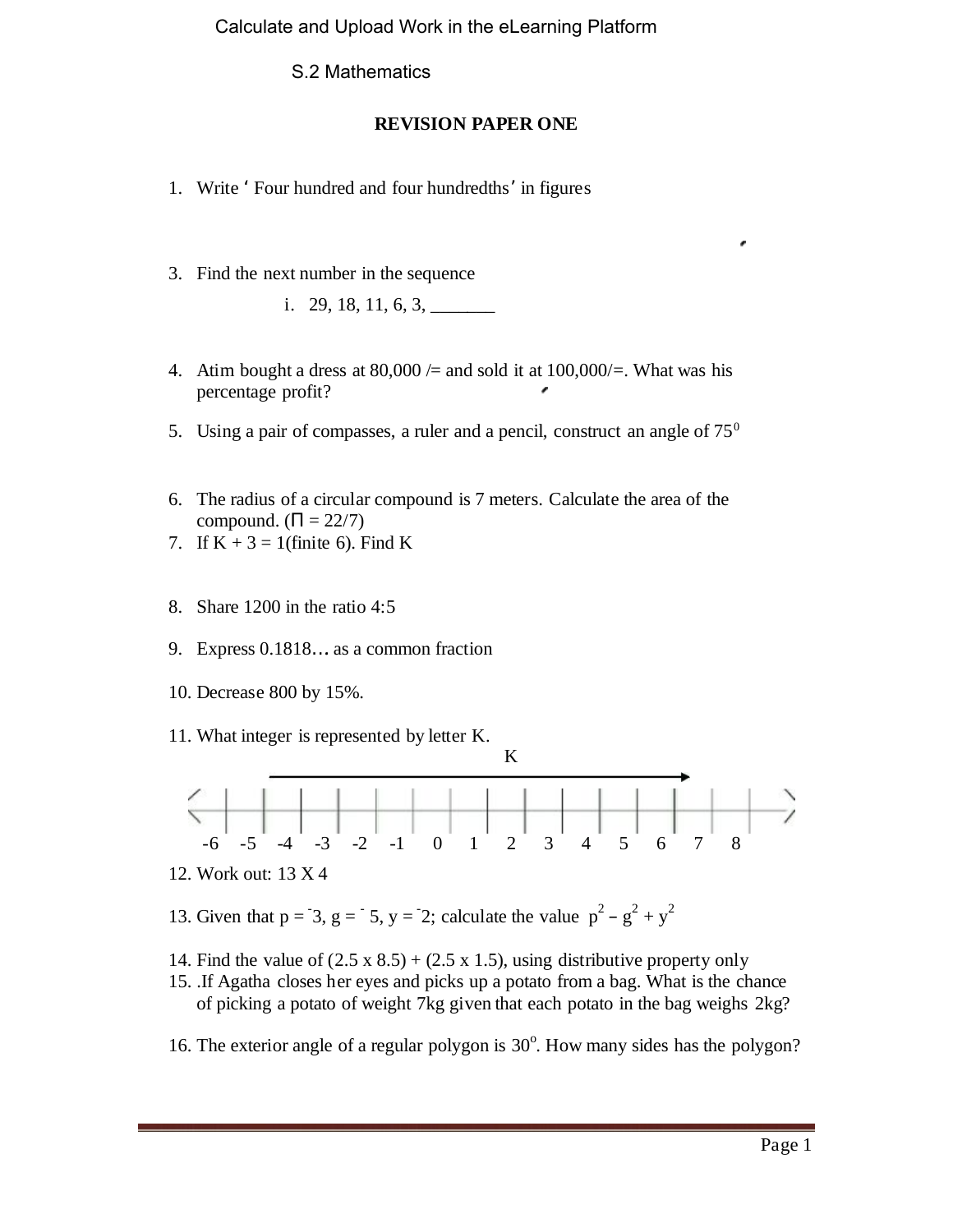17. Draw a perpendicular bisector of the line below.



- 18. A football match between Cranes and Eagles was played from 4.30pm to 6.15. How long did the match last?
- 19. Birakwate deposited shs. 80,000 in Stanbic Bank Mpigi Branch, which offers an interest of 9% p.a. How much interest did he receive from the bank after 6 months?
- 20. Round off 14.803 to the nearest whole number
- 21. Given that sets  $A = \{1,2,3,5,6\}$ ,  $B = \{1,2,7,8\}$ , find  $(A \cap B)$
- 22. Simplify:  $\frac{1}{4} + \frac{3}{5} \frac{7}{15}$
- 23. Mututu's car uses 5 litres of petrol every 25km. How much money will he spend on petrol for a 2ookm journey if petrol costs shs. 1800/= per litre?
- 24. Add:  $0.04 + 2.33 =$
- 25. Simplify:  $3 + 8$
- 26. Change 26ten to base four.
- 27. Find the H.C.F. of 20 and 24.
- 28. Find the sum of  $\frac{1}{4}$  and .
- 29. Given that set  $A = \{a, b, c, d\}$ . How many subsets has it got?
- 30. How many liters of paraffin can be obtained from a jerrican of 5000cm<sup>3</sup>?

## SECTION B

31. In a class of 120 pupils, 55 passed mathematics(M), 38 Passed science(S) , 52 passed English(E), and 4 passed all the three subjects, 14 passed both mathematics and science ,9 passed both science and English, 15 passed both mathematics and English while y failed all the three subjects.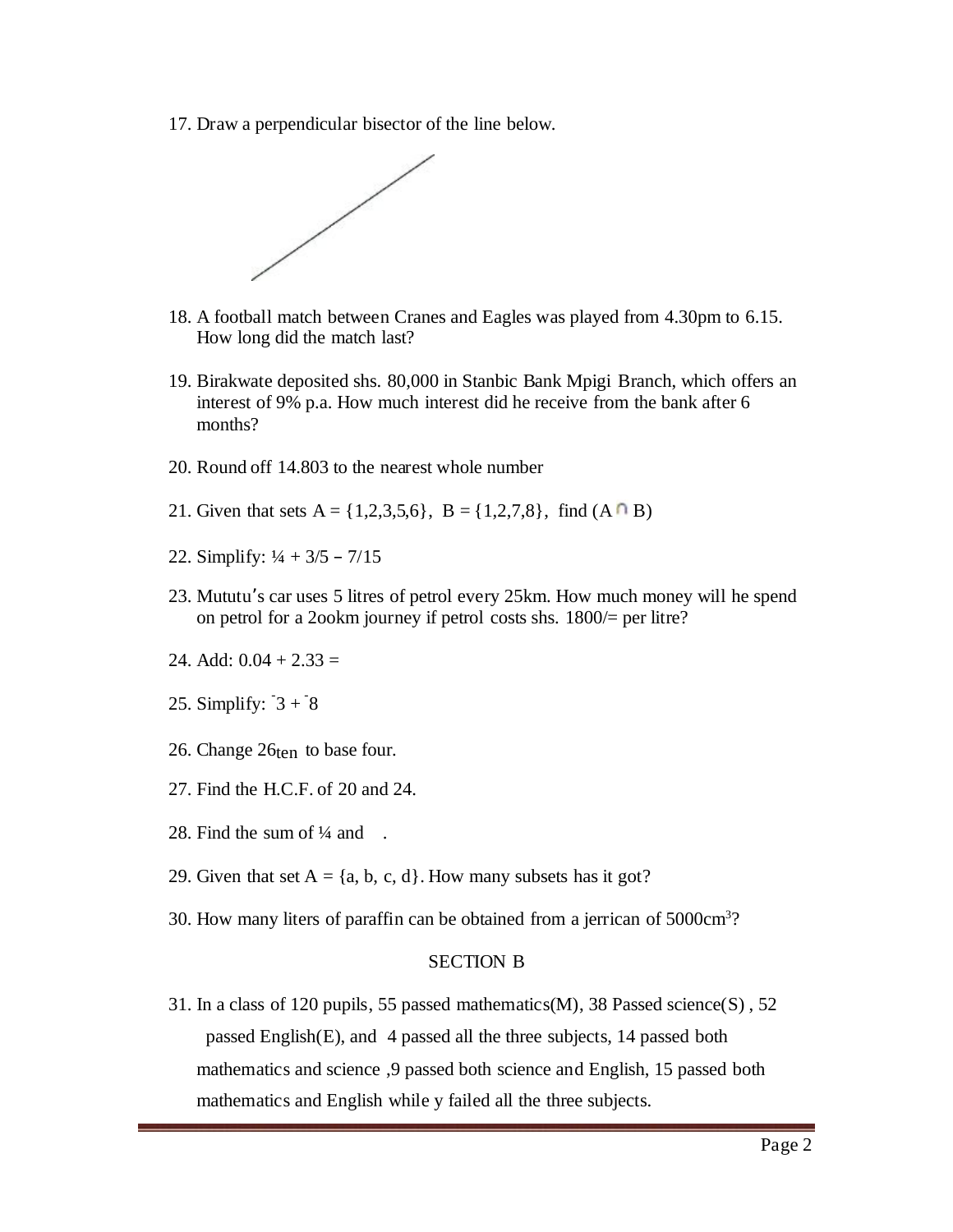a ) Represent the information on a Venn diagram.

b) Find the value of y.

c) Find the probability of picking a pupil who likes at least two subjects

32. Given below are posting charges of various items

Letters:

1 unit or less

| Each additional |  |
|-----------------|--|
|                 |  |
| Printed papers: |  |
| 1 unit or less  |  |
|                 |  |
| Each additional |  |
|                 |  |
| Aerogrammes     |  |
|                 |  |

What would be the cost of posting the following:

I) 2 letters each weighing 110g

II) 3 printed papers each weighing 325g

III) 5 aerogrammes

33Using a ruler and a pair of compasses only, construct a triangle ABC where AB=6cm, BC=8cm and AC=7cm. Drop a perpendicular line from C to meet AB at D.

- a. Measure the length DC
- b. Calculate the area of triangle ABC.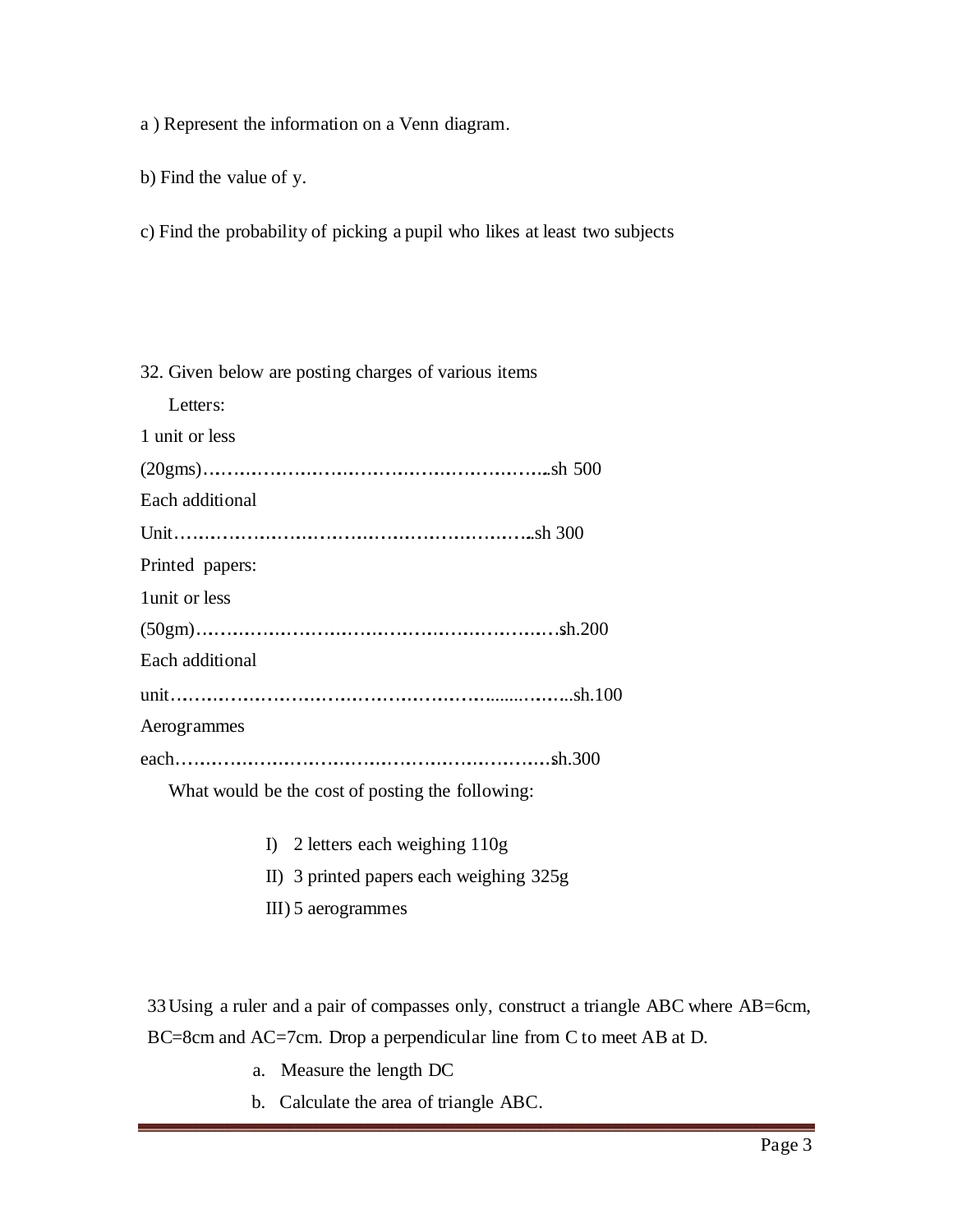34 boatman sailed from Island P heading to island Q which is East of P and 12km away, then he continued on bearing  $135^{\circ}$  to island R 8km away.

- a. Using a scale of 1cm to represent 2km, construct the route of a boatman.
- b. Find the shortest distance between P and R.
- c. Find the bearing of R from P.
- 35 The table shows Wendell's shopping bill. Use it to answer questions that follow

| <b>Item</b>  | Quantity         | Cost per kg | <b>Amount</b> |
|--------------|------------------|-------------|---------------|
| Rice         | $\frac{1}{2}$ kg | $1400 =$    |               |
| Meat         | 2kg              |             | 7000/         |
| Sugar        | 4kg              | $1600 =$    |               |
| Tomatoes     |                  | 800/        | $1600 =$      |
| <b>TOTAL</b> |                  |             |               |

- Complete the table a.
- b. If Wendell had 20,000/=. Calculate the balance.
- 36 The table below shows the height of various children in P.7 class in feet.

| Height in | 140 | 130 | 150 | 160 |
|-----------|-----|-----|-----|-----|
| cm        |     |     |     |     |
| No. of    |     |     |     |     |
| children  |     |     |     |     |

- a) What is the total number of children in the class?
- b) What is the modal frequency of the heights?
- c) Calculate the mean height of the class.

37 Telephone poles along a road are placed 20 metres apart.<br>
a) What is the distance from the  $1<sup>st</sup>$  to the 30<sup>th</sup> pole?

- 
- b) What distance in km does one cover from the  $1<sup>st</sup>$  to the 30<sup>th</sup> pole?
- 38 Shamusa, Najjemba and Falidah shared 72 sweets among themselves in the ratio 3:4:5 respectively.

a. How many sweets did each child get?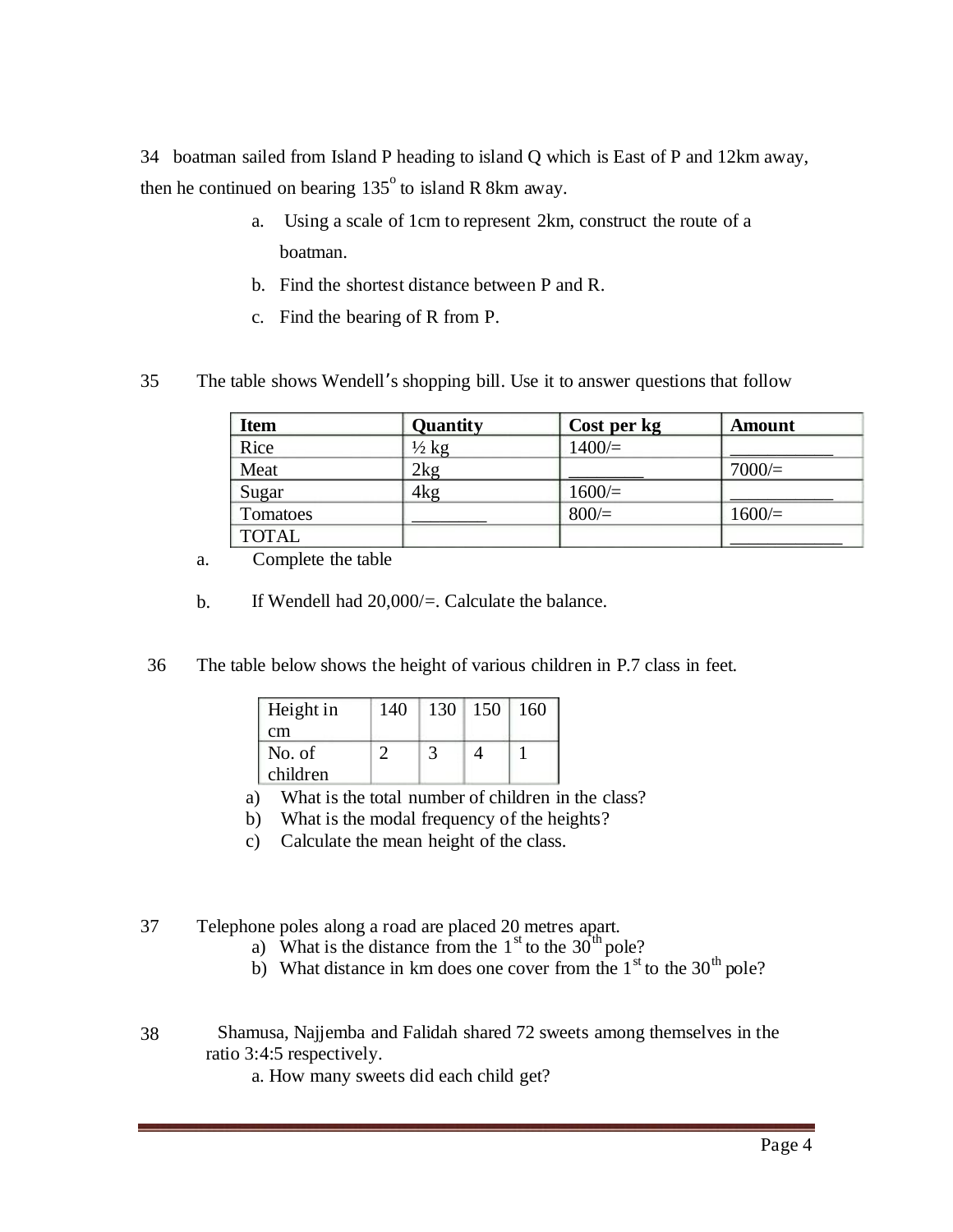39 a. Using a pair of compasses and ruler only construct a triangle KLM with line  $KL = 7cm$ , angle LKM = 45<sup>°</sup> and KM = 6cm

b Measure length LM.

40 Study the rectangle below and answer the following questions



 $(6k + 8)$  cm

a Find the value of k

b Calculate the perimeter of the rectangle.

41 Mr Ofwono is a cook at a certain school and earns a salary of 96,000/=. The pie chart below shows how he spends his monthly salary.



a How much does he spend on food? b How much does he save? c What fraction of his salary doe she spend on clothes?

42 A man shared sh.15,000 among his three children Joweria, Jaria and Halima such that Joweria gets sh.1500 more than Jaria and Halima gets sh.3000 less than Joweria. How much does each get?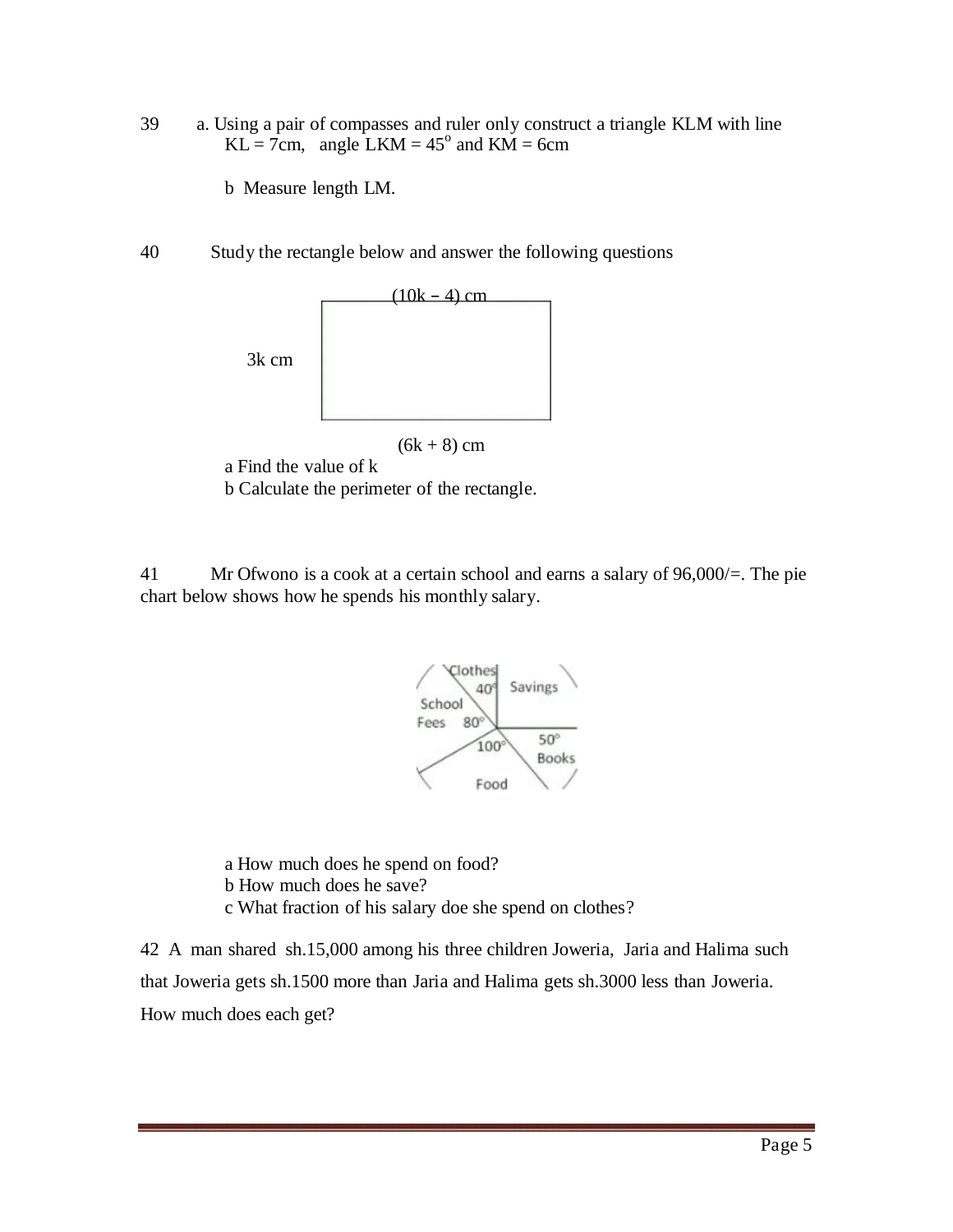## **REVISION PAPER TWO SECTION A**

- 1. Using a ruler and a pair of compasses only, construct an angle of  $240^{\circ}$
- 2. Write 1011 in words.
- 3. If Set  $P = \{1, 2, 3, 9\}$ ,  $Y = \{2, 5, 6, 10\}$ . Find n(PUY).
- 4. Find the average of the following: X,  $(X + 2)$  and  $(X + 1)$
- 5. Find the value of M in the figure below



- 6. The median of 3 consecutive counting numbers is 5. Find the product of the numbers.
- 7. Jenny received 4,000/= from her daddy. If Lucy received 2,500/= more than Jenny, how much did they get altogether?
- 8. Work out:  $x^5 X x^3$  $x^6$
- 9. A box contains 36 green and blue pens. If the probability of picking a green pen at random is 1/3. How many blue pens are there?
- 10. Work out:  $30 + 10 \div 5$
- 11. Musa is x years old. His father is 20 years older than him. In five years time, the father will be twice as old as Musa. How old is the father now?
- 12. Change to decimal base:  $141$  five
- 13. Divide 0.32 by 0.008
- 14. Express 72 cm as a percentage of 6 metres.
- 15. Find the square root of 2.25
- 16. There are 15 goats and 10 more cows than goats on Mukisa's farm. How many animals are there on the farm?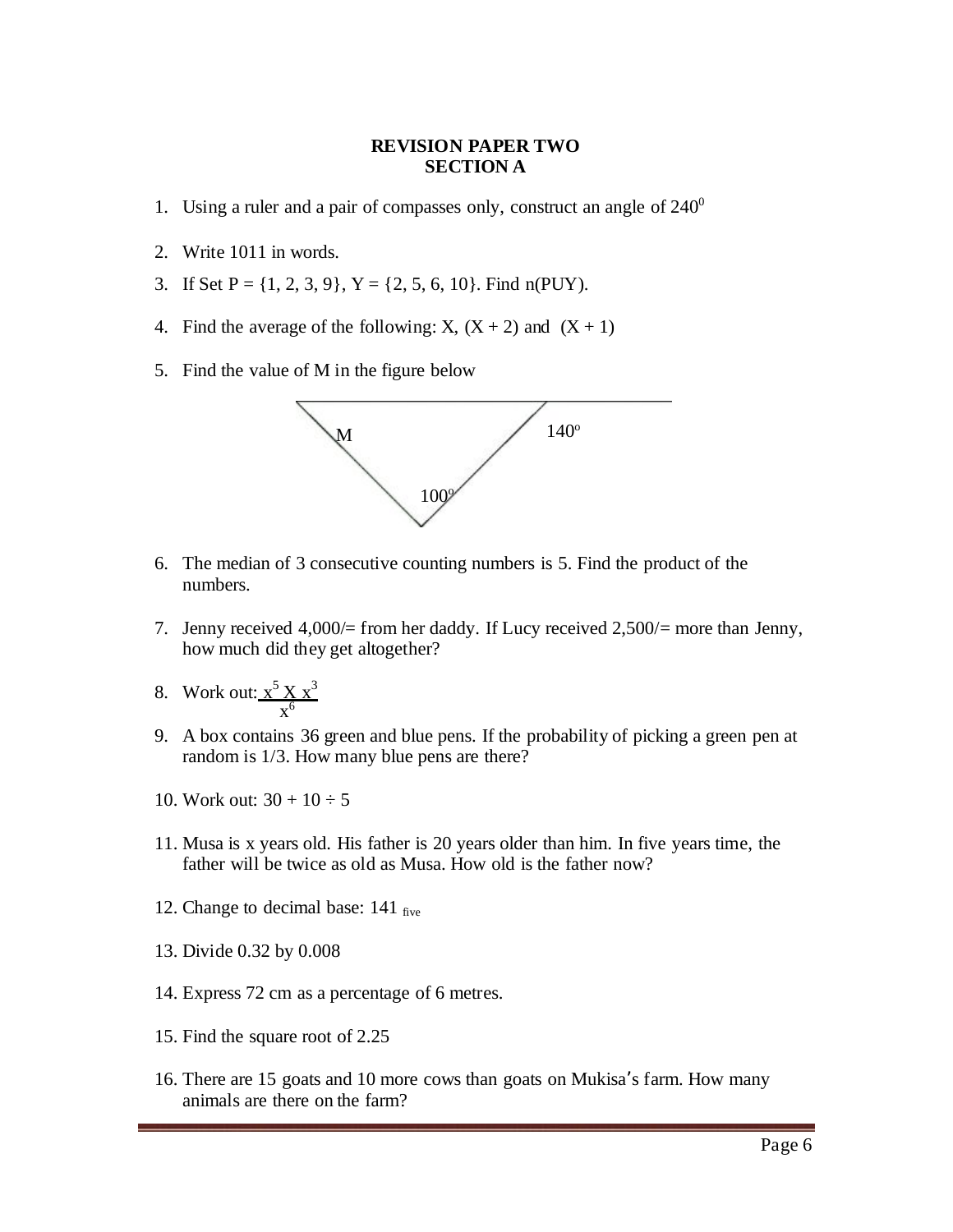17. Calculate the value of p in the figure below.



18. Find the perimeter of the figure below.



- 19. A rectangle is 8cm by 6cm. Find the length of its diagonal.
- 20. Solve:  $\frac{3}{4}x = 24$
- 21. Find the value of n if  $2^n = 64$ .
- 22. Solve for x:  $\frac{1}{2}$  (4x 2) = x + 2
- 23. Calculate the simple interest on shs. 90,000/= banked for 3 years at a rate of 6% per year.
- 24. Solve:  $x 2 = 6$
- 25. Write in Roman numerals: 122.
- 26. An English lesson which lasted for 1 ½ hours ended at 1.00pm. At what time did the lesson start?
- 27. Round off 125.466 to the nearest tenth.
- 28. Subtract  $2(x + 3)$  from  $3(x + 1)$
- 29. Express 50cm as a percentage of 2 meters.
- 30. Find the value of x in the inequality below:  $3x - 1 > 2$ .